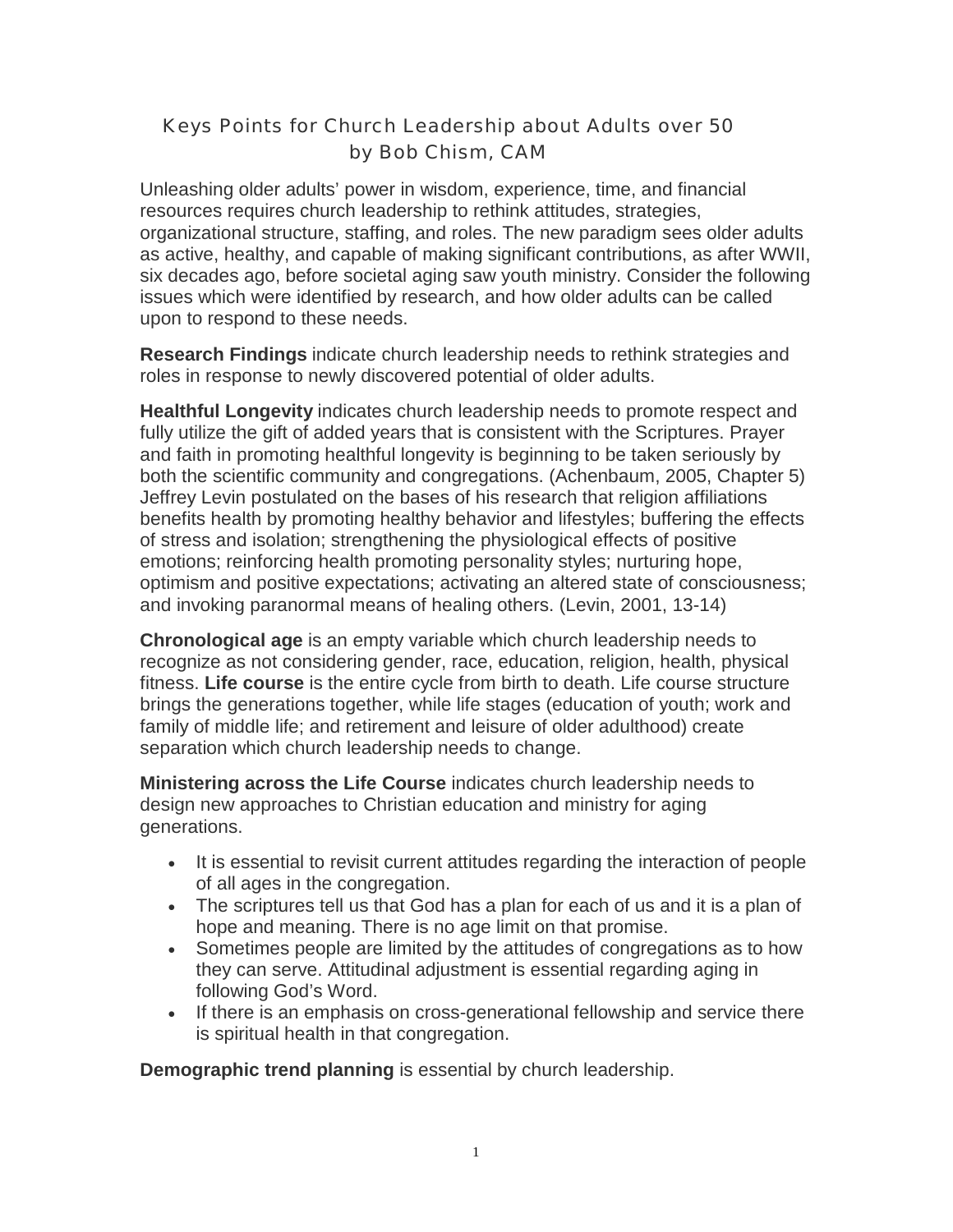- A youth oriented society no longer exists. Instead we are now an aging society. No historical models exist for aging nations or churches.
- Ethnic-minority older adult population growing faster than major ethnic population.
- Older adults are the fastest growing part of the population, especially in churches.
- A reassessment of society requires a new definition of youth, middle adults, and older-adults to recognize that older-age:
	- o Have experienced more change than all other generations combined.
	- o Have more abilities and personal resources than any other group.
	- o Combining generations the church can experience spiritual synergy.
- Older adults are different.
	- o There are **Go-Go** older adults.
		- The largest portion in or out of the church.
		- They'll either be going in Kingdom work or in secular work or personal goals.
		- They can be challenged to pursue Kingdom goals and objectives.
	- o There are **Slow-Go** older adults.
		- They can do anything younger groups can, slower.
		- **Health, economics, family commitments may slow them** down.
		- Kingdom work through the church's ministry can be adjusted to allow participation.
	- o There are **Can't-Go** older adults.
		- Physical, economic, or family may prevent active engagement in Kingdom work.
		- They want to be a part of the church's ministry.
		- Creative planning can enable them to make contributions according to their available physical, emotional, and relational resources.
	- o There are **Won't-Go** older adults.
		- **Many can, but choose not to be involved.**
		- The task is to discover their motivational blockage.

**Postmodernism Biblical Principals** which church leadership needs to adopt include Intergenerational Service; Life Course Evangelism; Positive Longevity Attitudes; Christ Characteristic Modeling; Church Website and Email Marketing. (The above are takeaway points from Instructors Dickerson and Watkins CLA 101 "Changing Images of Aging and Generations", CASA Academy)

**Trend Awareness** which church leadership needs to acquire.

• Recognize the place of older adults as active and engaged members in congregations;